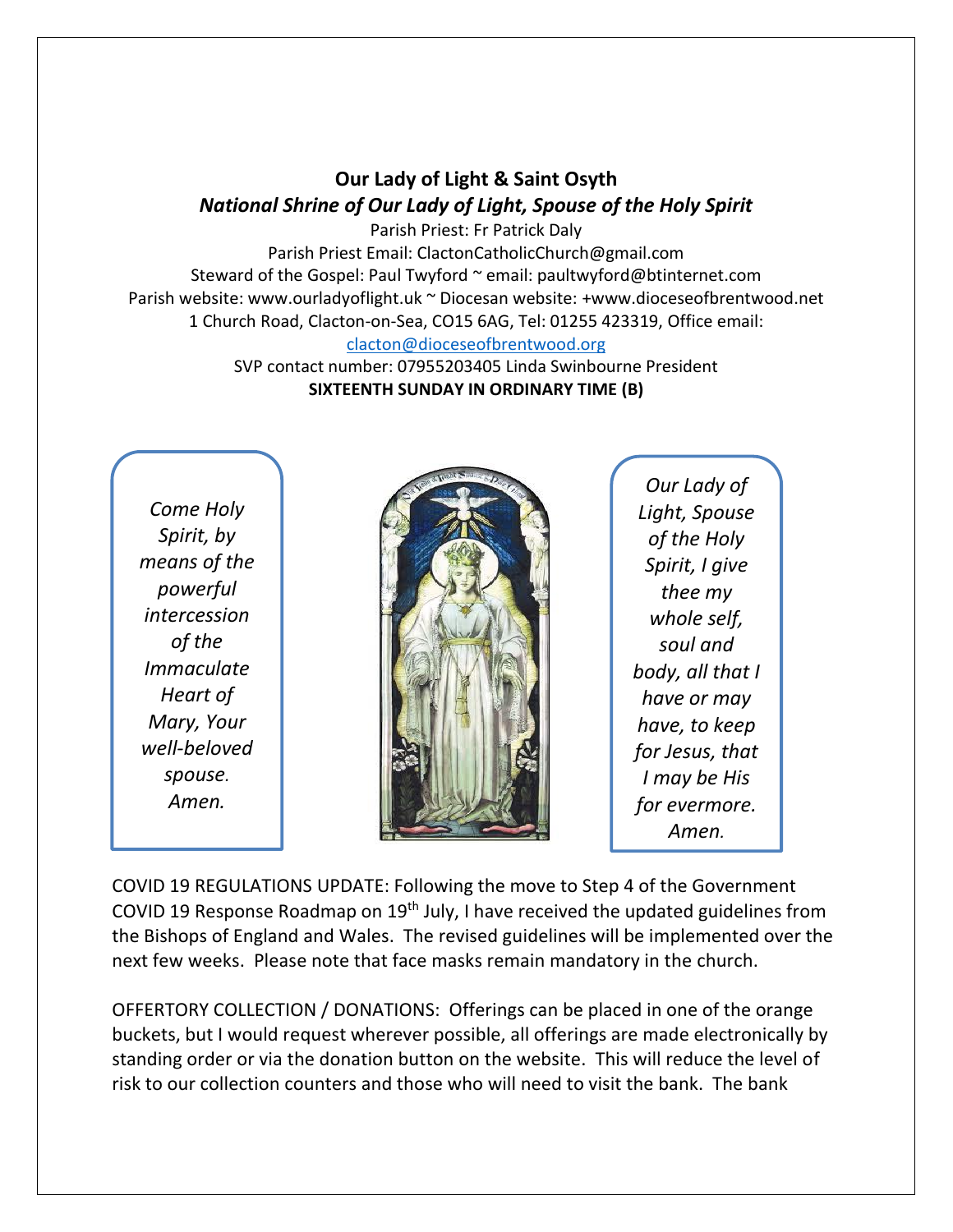details are: **Bank Title: Catholic Church Clacton-on-Sea, Sort Code 401322, Account Number: 41020463.** Members of the gift-aid scheme should quote their name and gift aid number in the Reference. Funds received last week:

Electronic Offerings £700.00 of which £485.00 was gift aided.

Collection Offerings £343.90 of which £189.00 was gift aided.

Apostleship of the Sea: £182.30 of which £67.60 was gift aided.

Thank you for your generosity, for Gift Aiding your offerings, and for your support of the Parish. Fr Patrick.

SECOND COLLECTION: There will be a second collection this weekend for the lunch buffet following the Anointing Mass with Bishop Alan on 27<sup>th</sup> July. You can put the money in one of the black buckets, pay on the Donation Button on the website, or pay directly on-line quoting 'Food'.

## MARK 6: 30-34

In the Gospel from Mark, Jesus took His disciples in a boat to a lonely place in order that they may rest following their work of announcing the Kingdom of God. But the people saw them going and followed them. As they step ashore, Jesus sees a large crowd waiting for them. Jesus takes pity on them because they were like sheep without a shepherd, and He sets Himself to teach them at some length. Jesus Christ is the new virtuous Shepherd from the line of David and His name is 'The Lord our integrity'. Jesus Christ is the faithful shepherd who loves and cares for His flock. He is the one, who will leave the ninety-nine sheep and go and find the one lost sheep. He is the one, who will lay down His life for his flock. On the day of our Baptism, Christ placed an indelible seal upon each of our souls. On the day of our Baptism, Christ claims us as one of His sheep. It does not matter what we do in our lives, Christ will always be with us and will always love and care for us. We may reject Him, but He will never reject us. It is the same Christ who comes to us in the Holy Eucharist, to feed and nurture us with His body and blood in this life in order that we may join Him in eternity in the next.

SECOND COLLECTION: There will be a second collection next weekend for 'Peter's Pence'. Peter's Pence is the name given to the financial support offered by the faithful to the Holy Father as a sign of their sharing in the concern of the Successor of Peter for the many different needs of the Universal Church and for the relief of those most in need. You can put the money in one of the black buckets, pay on the Donation Button on the website, or pay directly on-line quoting 'Peter'.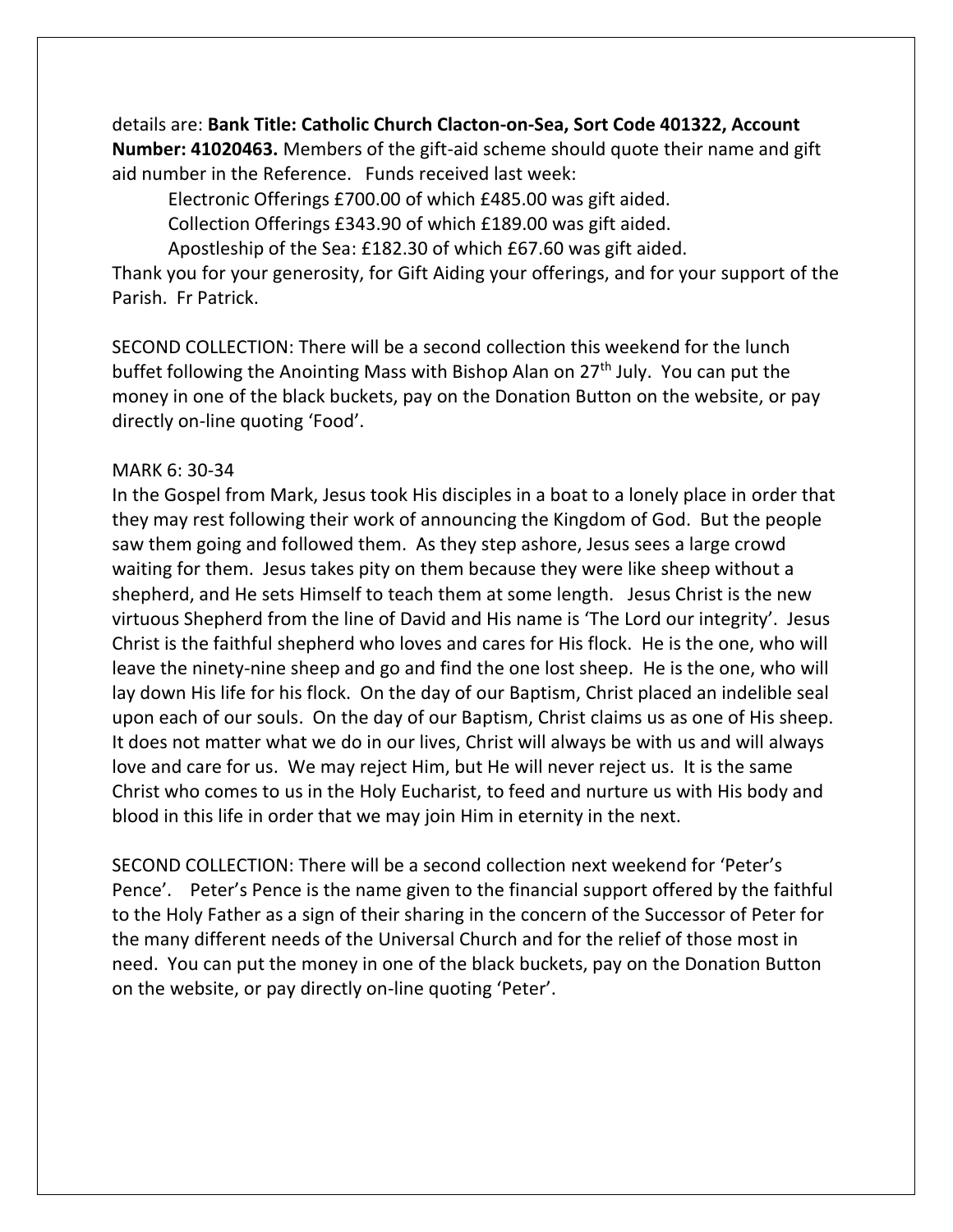BRENTWOOD CATHOLIC CHILDREN'S SOCIETY: are inviting parishioners in the Diocese to join their 'Relay 100' summer community event. They are looking for 100 people to complete a 'leg' of their relay around the diocese. Contact Damian Dillon 07912308000 for details.

| Saturday 17 <sup>th</sup> July. | 9.30 am.                | MASS: Parishioners of OLOL.      |
|---------------------------------|-------------------------|----------------------------------|
|                                 |                         | Harry Killen.                    |
| Saturday 17 <sup>th</sup> July. | 11.00 am to 12.00 am.   | <b>SACRAMENT OF</b>              |
|                                 |                         | <b>RECONCILIATION:</b>           |
|                                 |                         | Confessions will be heard in     |
|                                 |                         | the Sacristy. Please tell the    |
|                                 |                         | Steward that you wish to go      |
|                                 |                         | to confession.                   |
| Saturday 17 <sup>th</sup> July  | 12.00 pm.               | THE HOLY ROSARY                  |
| Saturday 17 <sup>th</sup> July. | 11.00 am to 1.00 pm.    | Church is open for private       |
|                                 |                         | prayer with Exposition of the    |
|                                 |                         | <b>Blessed Sacrament.</b>        |
| Saturday 17th July.             | 6.00 pm.                | <b>MASS: Thanks giving NHS</b>   |
| Vigil of the Sixteenth Sunday   |                         | Colchester.                      |
| in Ordinary Time. (B)           |                         | Harry Killen.                    |
| Sunday 18 <sup>th</sup> July.   | 8.30 am.                | MASS: Halina & Bogden            |
| The Sixteenth Sunday in         |                         | Holeszowska RIP                  |
| Ordinary Time. (B)              |                         | Wojek.                           |
| Sunday 18 <sup>th</sup> July.   | 10.30 am.               | <b>MASS: Ned RIP</b>             |
|                                 | <b>FAMILY MASS</b>      | Mary Lloyd.                      |
|                                 | Please note that this   |                                  |
|                                 | Mass is exclusively for |                                  |
|                                 | families with young     |                                  |
|                                 | children.               |                                  |
| Monday 19 <sup>th</sup> July.   | 9.30 am.                | <b>MASS: Patrick &amp; Peter</b> |
|                                 |                         | <b>Mulhall Intentions.</b>       |
|                                 |                         | Patrick.                         |
| Tuesday 20 <sup>th</sup> July.  | 9.30 am.                | <b>MASS: SVP Members</b>         |
|                                 |                         | Intentions.                      |
|                                 |                         | Barbara.                         |
|                                 |                         |                                  |

## **THE FOLLOWING MASSES WILL BE OPEN TO A MAXIMUM OF 50 PEOPLE IN THE CHURCH.**